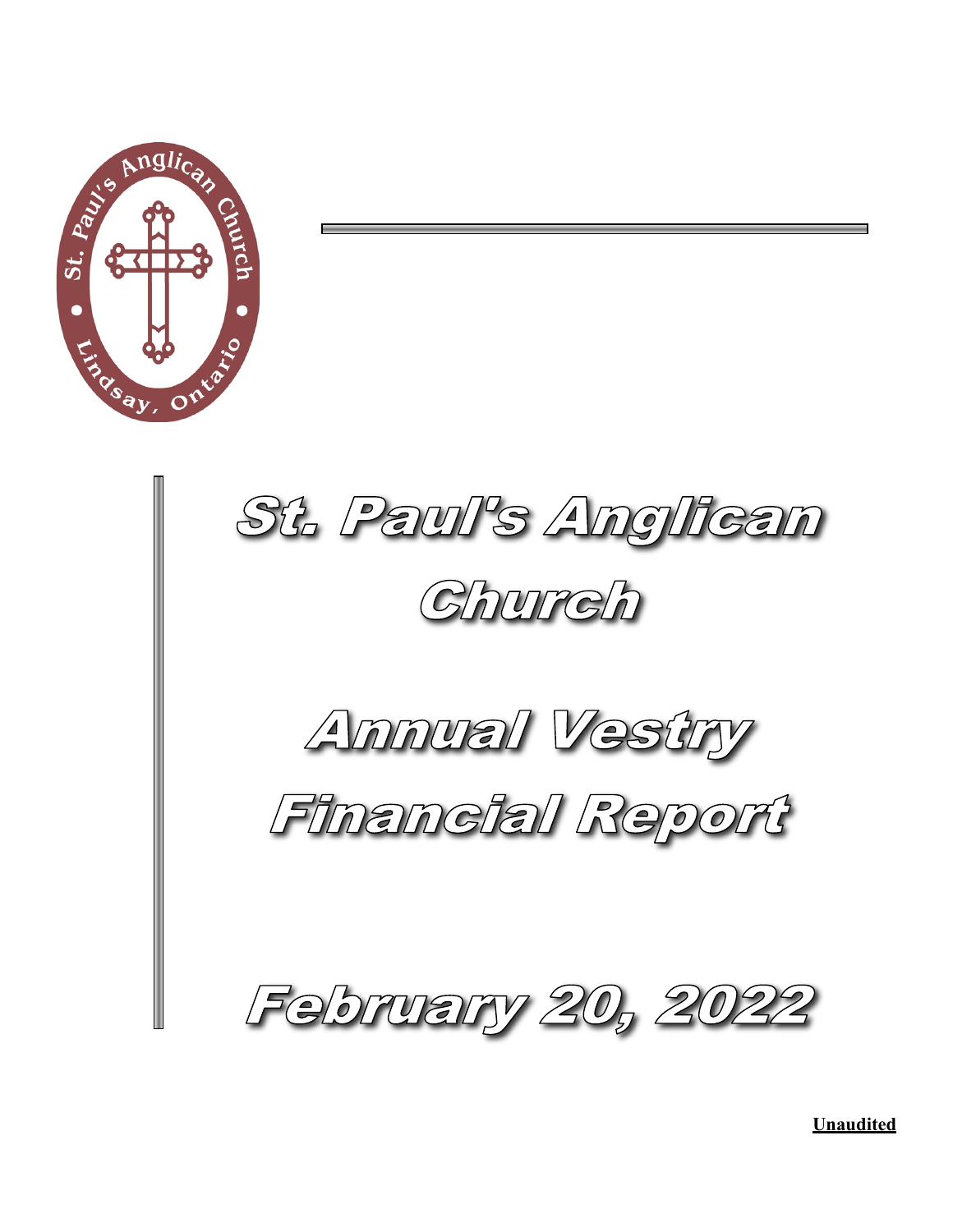#### **SUMMARY**

|                                       | 2020          | 2021                |         |
|---------------------------------------|---------------|---------------------|---------|
| <b>RECEIPTS</b>                       |               |                     |         |
| Church                                | \$<br>228,028 | \$<br>207,476       |         |
| Rental properties (non-church)        | 34,743        | 46,046 Note 3       |         |
| Fundraising                           | 12,190        | 9,214               |         |
| Grants/Subsidies                      | 59,411        | 15,372              |         |
| <b>TOTAL RECEIPTS</b>                 | \$<br>334,372 | \$<br>278,108       |         |
| <b>DISBURSEMENTS</b>                  |               |                     |         |
| Church                                | \$<br>189,896 | \$<br>129,486       |         |
| Salaries/contractor costs             | 208,238       | 152,128             | Note 4  |
| <b>TOTAL DISBURSEMENTS</b>            | 398,134       | 281,614             |         |
|                                       |               |                     |         |
| EXCESS OF RECEIPTS OVER DISBURSEMENTS | (63, 763)     | (3,506)             |         |
| CASH RESOURCES - beginning of year    | 105,750       | 78,000              | Note 5  |
| Trust Fund/GIC Withdrawal (Deposit)   | 38,001        | 15.040              | Note 6  |
| <b>Other Balance Sheet Changes</b>    | (1,989)       | 2,994               | Note 39 |
| CASH RESOURCES - end of year          | \$<br>78,000  | \$<br>92,527 Note 5 |         |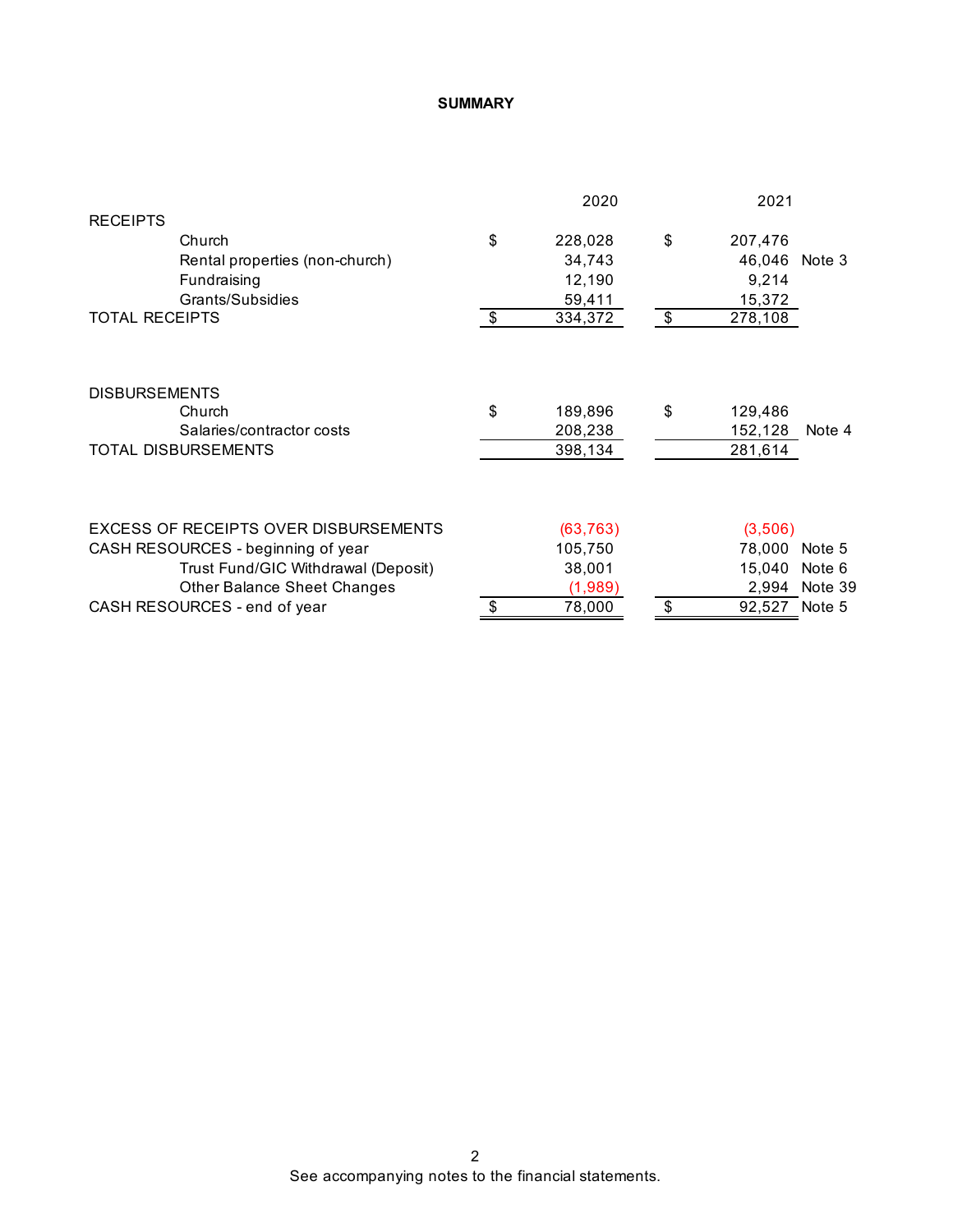#### ST. PAUL'S CHURCH BALANCE SHEET AS AT DECEMBER 31, 2021

| <b>ASSETS</b>                     | 2020      | 2021      | <b>Notes</b> |
|-----------------------------------|-----------|-----------|--------------|
| <b>Current Assets</b>             |           |           |              |
| Cash                              | 35,330    | 54,322    | Note 7       |
| <b>Gift Cards</b>                 | 42,670    | 38,205    | Note 8       |
| <b>Gift Card Advances</b>         | 308       | (799)     |              |
| Sales Tax Receivable              | 6,751     | 2,291     | Note 9       |
| <b>Accounts Receivable</b>        | (1, 120)  |           |              |
| Long Term Investments             | 459,303   | 496,404   | Note 10      |
| <b>Real Estate</b>                | 6,218,692 | 6,218,692 | Note 11      |
| <b>TOTAL ASSETS</b>               | 6,761,934 | 6,809,116 |              |
| <b>LIABILITIES</b>                |           |           |              |
| <b>Current Liabilities</b>        |           |           |              |
| <b>Accounts Payable</b>           | (397)     | 235       |              |
| Payroll Liabilities               | 1,875     |           |              |
| <b>HST Payable</b>                | (3)       | (15)      |              |
| Deferred Income                   | 2,324     | 2,126     | Note 12      |
| <b>TOTAL LIABILITIES</b>          | 3,799     | 2,347     |              |
| <b>EQUITY</b>                     |           |           |              |
| Retained Earnings - Previous year | 5,838,621 | 5,774,858 |              |
| <b>Appraisal Surplus</b>          | 983,277   | 1,035,418 | Note 13      |
| <b>Current Earnings</b>           | (63, 763) | (3,506)   |              |
| <b>TOTAL EQUITY</b>               | 6,758,135 | 6,806,769 |              |
| <b>LIABILITIES AND EQUITY</b>     | 6,761,934 | 6,809,116 |              |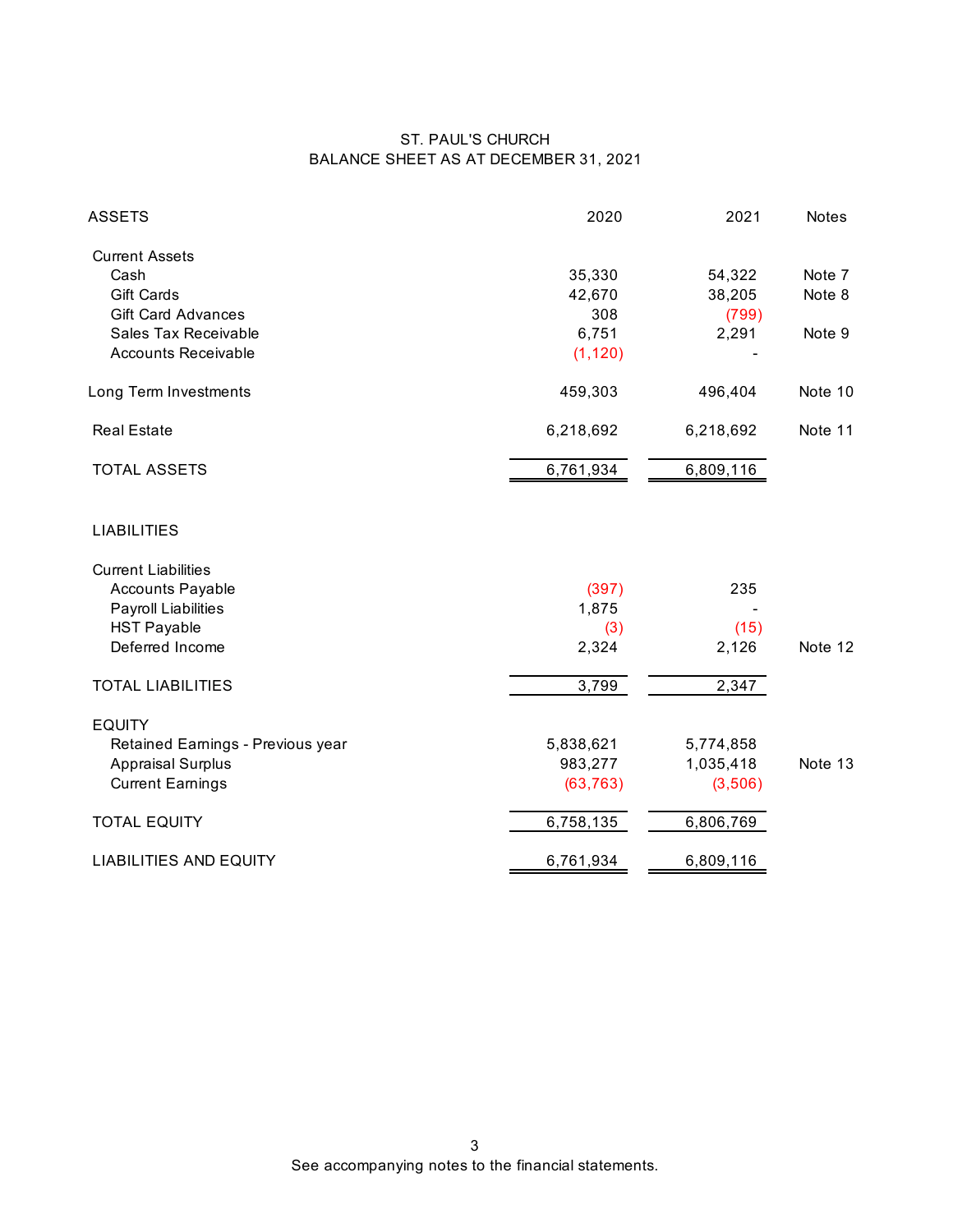| <b>St. Paul's Church</b> |                                            |                                 |                |            |                  |         |
|--------------------------|--------------------------------------------|---------------------------------|----------------|------------|------------------|---------|
|                          |                                            | <b>Statement of Cash Flows</b>  |                |            |                  |         |
|                          |                                            | <b>January to December 2021</b> |                |            |                  |         |
|                          |                                            | 2020                            | 2021           | Budget '21 | Budget '22 Notes |         |
|                          | <b>RECEIPTS</b>                            |                                 |                |            |                  |         |
| 4000                     | <b>Offerings</b>                           |                                 |                |            |                  |         |
| 4010                     | <b>Envelope Offerings</b>                  | 142,685                         | 132,478        | 143,000    | 143,000          |         |
| 4020                     | Open Collection                            | 576                             | 1,038          | 600        | 1,000            |         |
| 4030                     | Easter                                     | 2,055                           | 1,895          | 2,000      | 2,000            |         |
| 4040                     | Thanksgiving                               | 2,870                           | 2,430          | 2,800      | 2,500            |         |
| 4060                     | Christmas                                  | 4,440                           | 3,330          | 4,000      | 4,000            |         |
| 4070                     | Givings for Youth                          | 2,575                           |                |            |                  | Note 14 |
| 4100                     | Outreach                                   | 6,290                           |                |            |                  | Note 14 |
| 4110                     | <b>Designated Givings</b>                  | 15,887                          | 19,566         | 26,300     | 20,000           | Note 14 |
| 4120                     | <b>Chancel and Flower Donations</b>        | 585                             |                |            |                  | Note 14 |
| 4130                     | <b>Bequests</b>                            | 17,000                          | 15,463         |            |                  | Note 15 |
| 4140                     | <b>Memorial Gifts</b>                      | 2,120                           | 6,676          | 2,200      | 8,000            | Note 16 |
| 4160                     | Designated for Renovation                  | 1,340                           |                |            |                  | Note 14 |
|                          | <b>Total Offerings</b>                     | 198,424                         | 182,876        | 180,900    | 180,500          |         |
|                          |                                            |                                 |                |            |                  |         |
| 4200                     | <b>Investment Income</b>                   |                                 | $\overline{7}$ |            |                  |         |
| 4220                     | Interest<br><b>Endowment Distributions</b> | 365                             |                | 300        |                  | Note 17 |
| 4230                     |                                            | 19,863                          | 17,688         | 19,000     | 18,000           | Note 18 |
|                          | <b>Total Investment Income</b>             | 20,228                          | 17,695         | 19,300     | 18,000           |         |
| 4240                     | <b>Property Income</b>                     |                                 |                |            |                  |         |
| 4250                     | 32 Glenelg                                 | 10,017                          | 9,673          | 10,000     | 10,000           | Note 19 |
| 4255                     | 34 Glenelg                                 | 7,041                           | 6,424          | 7,000      | 7,000            | Note 19 |
| 4257                     | 36 Glenelg                                 | 6,277                           | 5,999          | 6,600      | 6,600            | Note 19 |
| 4258                     | 38 Glenelg                                 | 10,493                          | 10,957         | 10,000     | 10,000           | Note 19 |
| 4259                     | 40 Glenelg                                 | (712)                           | (732)          | (750)      | (750)            | Note 19 |
| 4260                     | Midwives of Lindsay (old rectory)          | 14,607                          | 16,753         | 16,400     | 16,400           | Note 19 |
| 4263                     | Major Repairs: Rental Houses               | (12, 981)                       | (3,028)        | (11,000)   | (6,000)          |         |
|                          | <b>Net Property Income</b>                 | 34,743                          | 46,046         | 38,250     | 43,250           |         |
|                          |                                            |                                 |                |            |                  |         |
| 4300                     | <b>Revenue from Rents</b>                  |                                 |                |            |                  |         |
| 4310                     | <b>Hall Rentals</b>                        | 1,976                           | 2,170          | 2,000      | 2,000            |         |
| 4320                     | Parking Lot Fees                           | 7,400                           | 4,735          | 7,500      | 2,500            | Note 20 |
|                          | <b>Total Revenue from Rents</b>            | 9,376                           | 6,905          | 9,500      | 4,500            |         |
|                          |                                            |                                 |                |            |                  |         |
| 4400                     | <b>Fundraising Revenue</b>                 |                                 |                |            |                  |         |
| 4405                     | <b>Fashion Show</b>                        | 2,500                           |                |            |                  |         |
| 4410                     | <b>Fair Booth</b>                          |                                 |                |            |                  |         |
| 4415                     | Pancake Supper                             | 1,766                           |                |            |                  |         |
| 4420                     | <b>Strawberry Supper</b>                   | 40                              |                |            | 3,000            |         |
| 4425                     | 50/50 Draw                                 |                                 | 476            | 1,000      |                  |         |
| 4430                     | Market Day                                 | 250                             |                |            |                  |         |
| 4435                     | <b>Mystery Dinner</b>                      |                                 | 967            | 1,200      | 2,000            |         |
| 4445                     | <b>Happy Cooks</b>                         | 1,318                           |                |            |                  |         |
| 4453                     | Drive & Dine                               | 1,072                           |                | 2,000      |                  |         |
| 4454                     | <b>Online Auction</b>                      | 962                             | 240            | 700        |                  |         |
| 4455                     | Weddings                                   |                                 |                |            |                  |         |
| 4456                     | Funerals                                   | 374                             | 1,200          |            | 1,000            |         |
| 4457                     | <b>Spring Thaw</b>                         |                                 |                |            |                  |         |
| 4465                     | Grapevine                                  | (1,506)                         | 885            | 3,000      | 1,000            | Note 21 |
| 4470                     | <b>Shopping Cards</b>                      | 5,415                           | 5,446          | 5,500      | 5,500            | Note 22 |
| 4480                     | Youth Fundraising                          |                                 |                |            |                  |         |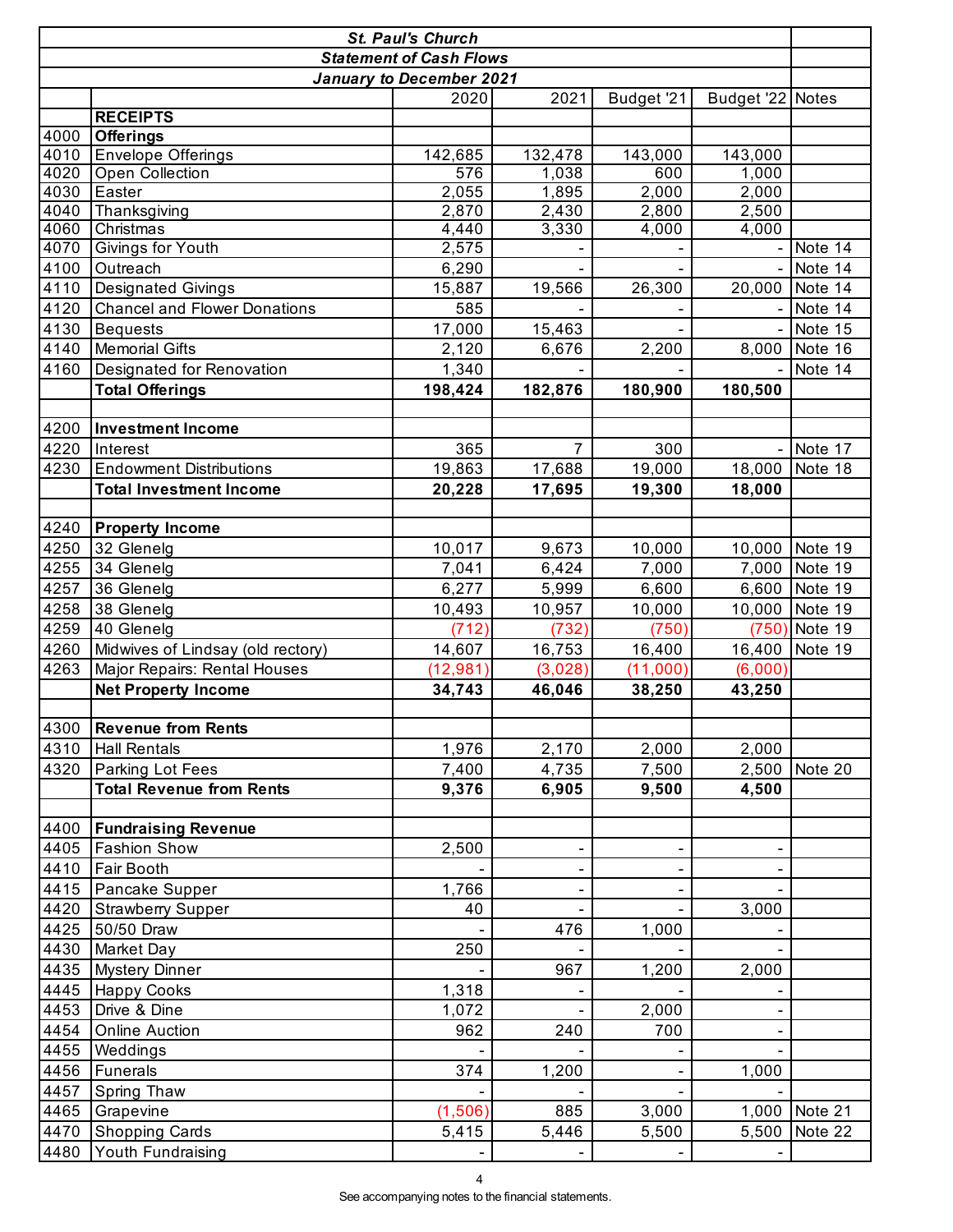| <b>St. Paul's Church</b> |                                      |                                 |                |            |                              |         |
|--------------------------|--------------------------------------|---------------------------------|----------------|------------|------------------------------|---------|
|                          |                                      | <b>Statement of Cash Flows</b>  |                |            |                              |         |
|                          |                                      | <b>January to December 2021</b> |                |            |                              |         |
|                          |                                      | 2020                            | 2021           | Budget '21 | Budget '22 Notes             |         |
| 4485                     | <b>Spring Concert</b>                |                                 |                |            | 1,500                        |         |
| 4510                     | Christmas House Tour/Other           |                                 |                |            |                              |         |
| 4515                     | <b>Christmas Concert</b>             |                                 |                |            |                              |         |
| 4520                     | <b>Spring Blooms Market</b>          |                                 |                |            | 1,500                        |         |
|                          | <b>Total Fundraising Revenue</b>     | 12,190                          | 9,214          | 13,400     | 15,500                       |         |
|                          |                                      |                                 |                |            |                              |         |
|                          |                                      |                                 |                |            |                              |         |
| 4900                     | <b>Other Revenue</b>                 |                                 |                |            |                              |         |
| 4950                     | Diocesan / Area Grants               | 47,677                          | 500            | 2,000      | 3,000                        | Note 23 |
| 4955                     | <b>CEWS Subsidies</b>                | 11,734                          | 14,872         | 18,500     | 104                          | Note 24 |
|                          | <b>Total Other Revenue</b>           | 59,411                          | 15,372         | 20,500     | 3,104                        |         |
|                          |                                      |                                 |                |            |                              |         |
|                          | <b>TOTAL RECEIPTS</b>                | 334,372                         | 278,108        | 281,850    | 264,854                      |         |
|                          |                                      |                                 |                |            |                              |         |
|                          | <b>DISBURSEMENTS</b>                 |                                 |                |            |                              |         |
|                          |                                      |                                 |                |            |                              |         |
| 5000                     | <b>Clergy Costs</b>                  | 124,734                         | 84,737         | 68,326     | 104,996                      | Note 25 |
|                          |                                      |                                 |                |            |                              |         |
| 5100                     | <b>Staff/Contract Services Costs</b> | 83,604                          | 67,391         | 83,733     | 71,508                       | Note 26 |
|                          |                                      |                                 |                |            |                              |         |
| 5200                     | <b>Worship &amp; Education</b>       |                                 |                |            |                              |         |
| 5210                     | Choir/Music Program                  | 1,066                           | $\blacksquare$ | 500        | $\qquad \qquad \blacksquare$ |         |
| 5220                     | Organ & Piano Maintenance            |                                 |                |            |                              | Note 27 |
| 5230                     | <b>Chancel Supplies</b>              | 656                             | 638            | 700        | 700                          |         |
| 5240                     | <b>Chancel Flowers</b>               | 330                             | 483            | 400        | 400                          |         |
| 5250                     | <b>Church School Expense</b>         |                                 |                |            | 500                          |         |
| 5260                     | Youth Program                        | 444                             |                |            | 500                          | Note 28 |
| 5270                     | Christian Education (Adult)          |                                 | 193            |            | 500                          |         |
| 5280                     | Communications                       | 2,231                           | 1,901          | 2,000      | 2,000                        |         |
| 5290                     | <b>COVID-19 Expenses</b>             | 1,276                           | 37             | 500        | 200                          |         |
| 5310                     | Archives                             |                                 |                |            | 500                          |         |
| 5320                     | Reception & Hospitality Expense      | (97)                            | 265            | 200        | 200                          |         |
|                          | <b>Total Worship &amp; Education</b> | 5,907                           | 3,516          | 4,300      | 5,500                        |         |
|                          |                                      |                                 |                |            |                              |         |
| 5500                     | The Wider Church / Outreach          |                                 |                |            |                              |         |
| 5510                     | <b>Chosen Charities</b>              | 1,800                           |                |            |                              | Note 29 |
| 5515                     | <b>Outreach Initiatives</b>          | 9,035                           | 718            | 1,000      | 500                          | Note 30 |
| 5520                     | Designated Gifts Expense             | 18,496                          | 17,889         | 26,300     | 20,000                       | Note 31 |
| 5528                     | Kitchen                              | 65                              | 35             | 100        | 100                          |         |
| 5530                     | Diocesan Allotment                   | 38,648                          | 38,695         | 38,695     | 30,692                       | Note 32 |
|                          | <b>Total Wider Church Expense</b>    | 68,043                          | 57,337         | 66,095     | 51,292                       |         |
|                          |                                      |                                 |                |            |                              |         |
| 5600                     | <b>Administrative Expenses</b>       |                                 |                |            |                              |         |
| 5610                     | Office & Postage                     | 4,362                           | 3,114          | 4,500      | 3,500                        | Note 33 |
| 5620                     | Telephone, Internet and Website      | 5,474                           | 4,420          | 4,300      | 4,500                        |         |
| 5630                     | Bank & Credit Card Charges           | 811                             | 790            | 800        | 800                          | Note 34 |
| 5670                     | <b>Synod Delegate Costs</b>          |                                 |                |            |                              |         |
| 5680                     | <b>Audit Fees</b>                    | 3,118                           | 3,118          | 3,200      | 3,200                        | Note 35 |
|                          | <b>Total Administrative Expense</b>  | 13,766                          | 11,442         | 12,800     | 12,000                       |         |
|                          |                                      |                                 |                |            |                              |         |
| 5700                     | <b>Facilities Costs</b>              |                                 |                |            |                              |         |
| 5710                     | Furniture & Equipment                |                                 | 75             | 1,000      | 1,000                        |         |
| 5720                     | <b>Utilities</b>                     | 22,964                          | 20,284         | 23,000     | 21,000                       |         |

See accompanying notes to the financial statements.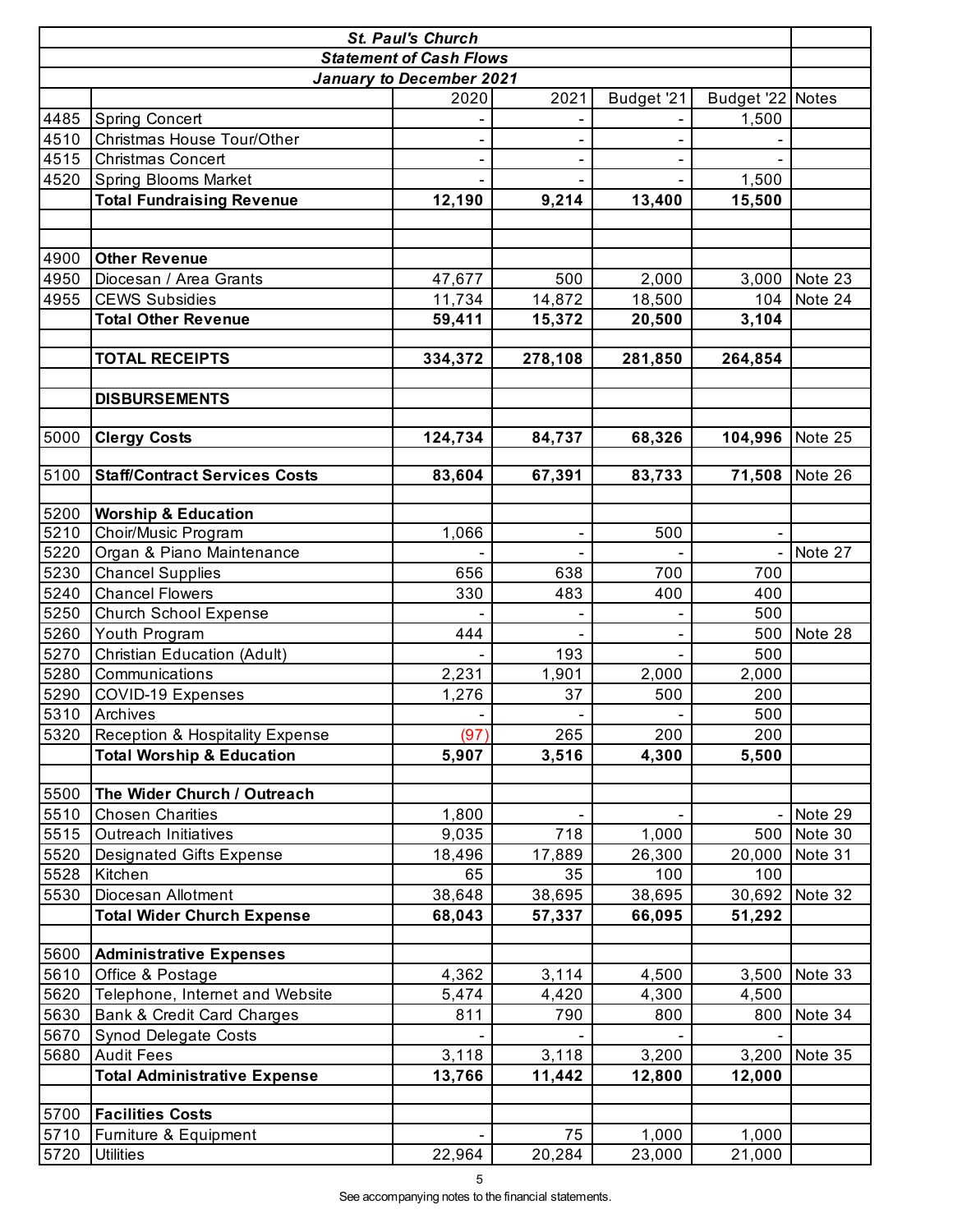| <b>St. Paul's Church</b>                                               |                                             |           |          |           |                    |                |  |  |
|------------------------------------------------------------------------|---------------------------------------------|-----------|----------|-----------|--------------------|----------------|--|--|
|                                                                        | <b>Statement of Cash Flows</b>              |           |          |           |                    |                |  |  |
|                                                                        | <b>January to December 2021</b>             |           |          |           |                    |                |  |  |
| 2021<br>2020<br>Budget '21<br>Budget '22 Notes                         |                                             |           |          |           |                    |                |  |  |
| 5730                                                                   | Maintenance                                 | 24,170    | 16,274   | 23,000    |                    | 15,000 Note 36 |  |  |
| 5740                                                                   | Major Repairs & Improvements                | 37,004    |          |           | 9,000              | Note 37        |  |  |
| 5750                                                                   | Insurance                                   | 17,943    | 20,558   | 21,072    | 23,500             |                |  |  |
|                                                                        | <b>Total Facilities Costs</b>               | 102,081   | 57,190   | 68,072    | 69,500             |                |  |  |
|                                                                        |                                             |           |          |           |                    |                |  |  |
| 398,134<br>281,614<br>303,326<br>314,796<br><b>TOTAL DISBURSEMENTS</b> |                                             |           |          |           |                    |                |  |  |
|                                                                        |                                             |           |          |           |                    |                |  |  |
|                                                                        | <b>SURPLUS (SHORTFALL)</b>                  | (63, 763) | (3,506)  | (21, 476) | $(49,942)$ Note 38 |                |  |  |
|                                                                        |                                             |           |          |           |                    |                |  |  |
|                                                                        | <b>INCREASE (DECREASE) IN CASH</b>          |           |          |           |                    |                |  |  |
|                                                                        | from <b>All Church Operations</b>           | (63, 763) | (3, 506) |           |                    |                |  |  |
|                                                                        | <b>Trust Fund/GIC Withdrawal (Deposit)</b>  | 38,001    | 15,040   |           |                    |                |  |  |
|                                                                        | <b>Other Balance Sheet Changes</b>          | (1,989)   | 2,994    |           |                    | Note 39        |  |  |
|                                                                        |                                             |           |          |           |                    |                |  |  |
|                                                                        | Cash & Gift Cards at January 1              | 105,750   | 78,000   |           |                    |                |  |  |
|                                                                        |                                             |           |          |           |                    |                |  |  |
|                                                                        | <b>Cash &amp; Gift Cards at December 31</b> | 78,000    | 92,527   |           |                    | Note 40        |  |  |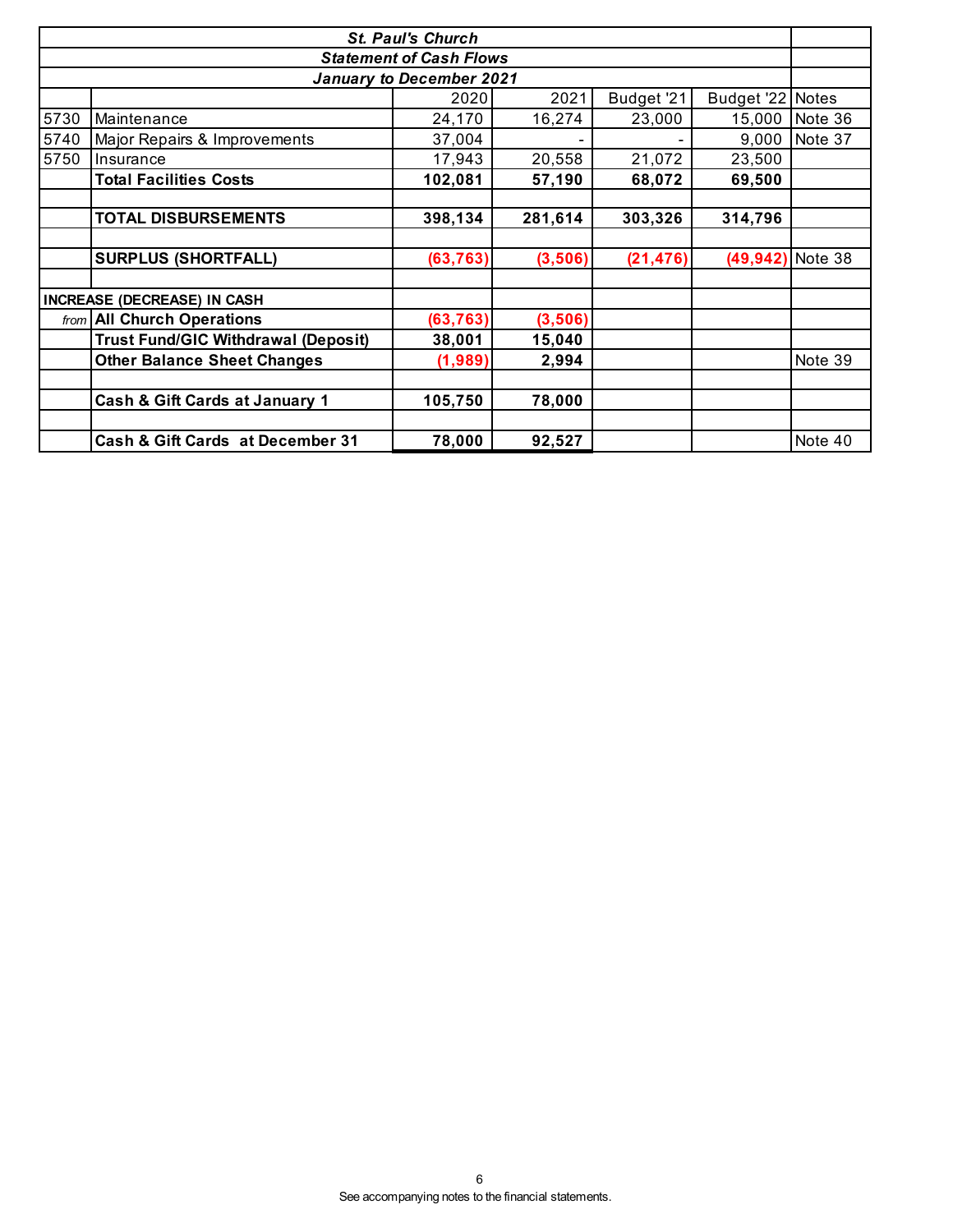#### **St. Paul's Church Endowment Fund Investments**

| <b>Fund</b>    |                    |                        |                  | Value on   | <b>Value on Distributions</b> |          | <b>Designated</b> |
|----------------|--------------------|------------------------|------------------|------------|-------------------------------|----------|-------------------|
| <b>Name</b>    | <b>Encumbrance</b> | <b>Investment Date</b> | <b>Principal</b> | 31 Dec '20 | 31 Dec '21                    | for 2021 | <u>By</u>         |
| <b>ENDWMNT</b> | Stipend            | 1916                   | \$6,615          | \$13,646   | \$15,648                      | \$553    | Donor             |
| <b>IUMUSIC</b> | Music              | Apr. 18/97             | \$13,491         | \$16,644   | \$19,085                      | \$675    | Donor             |
| <b>IUGENRL</b> | General            | Apr. 18/97             | \$65,210         | \$77,688   | \$89,085                      | \$3,149  | Donor             |
| <b>IUFLWRS</b> | <b>Flowers</b>     | Mar. 31/98             | \$6,500          | \$9,186    | \$10,533                      | \$372    | Donor             |
| <b>IURECTD</b> | Rector's Disc.     | Jun. 30/00             | \$20,000         | \$25,527   | \$29,272                      | \$1,035  | Donor             |
| <b>IUNEEDY</b> | Poor & Needy       | Dec. 31/00             | \$1,500          | \$1,804    | \$2,068                       | \$73     | Donor             |
| <b>IUCHSCH</b> | Church School      | Mar. 31/01             | \$2,000          | \$2,457    | \$2,817                       | \$100    | Donor             |
|                | Subtotal           |                        | \$115,316        | \$146,951  | \$168,508                     | \$5,957  |                   |

# **General and Renovation Fund Investments**

| <b>Fund</b>    |                        |                        |                  | Value on   | <b>Value on Distributions</b> |          | <b>Designated</b> |
|----------------|------------------------|------------------------|------------------|------------|-------------------------------|----------|-------------------|
| <b>Name</b>    | <b>Encumbrance</b>     | <b>Investment Date</b> | <b>Principal</b> | 31 Dec '20 | 31 Dec '21                    | for 2021 | <u>Bv</u>         |
| <b>IUUNENC</b> | Unencumbered           | October/19             | \$60,000         | \$13,573   | \$0                           | \$138    | Wardens           |
| <b>IRRENOV</b> | Restoration            | 2001, '06 & '08        | \$48,250         | \$72,521   | \$83,160                      | \$2,940  | Donor             |
| <b>IUCHFAB</b> | Contingencies          | 2005 & 2007            | \$40,000         | \$110      | \$0                           | \$1      | Wardens           |
| <b>IURENOV</b> | <b>Renovations</b>     | November/16            | \$184,180        | \$196,526  | \$225,355                     | \$7,967  | Donor             |
| <b>IUPLHSE</b> | St. Paul's House       | November/16            | \$15,820         | \$16,902   | \$19,381                      | \$685    | Vestry            |
|                | <b>Subtotal</b>        |                        | \$348,250        | \$299,632  | \$327,897                     | \$11,731 |                   |
|                | <b>Total All Funds</b> |                        | \$463,566        | \$446,583  | \$496,404                     | \$17,688 |                   |

|  |  |  |  | <b>Total Return on Investments</b> |
|--|--|--|--|------------------------------------|
|--|--|--|--|------------------------------------|

| <b>Capital Appreciation:</b> | 14.52% |
|------------------------------|--------|
| Distributions:               | 3.96%  |
| Total:                       | 18.48% |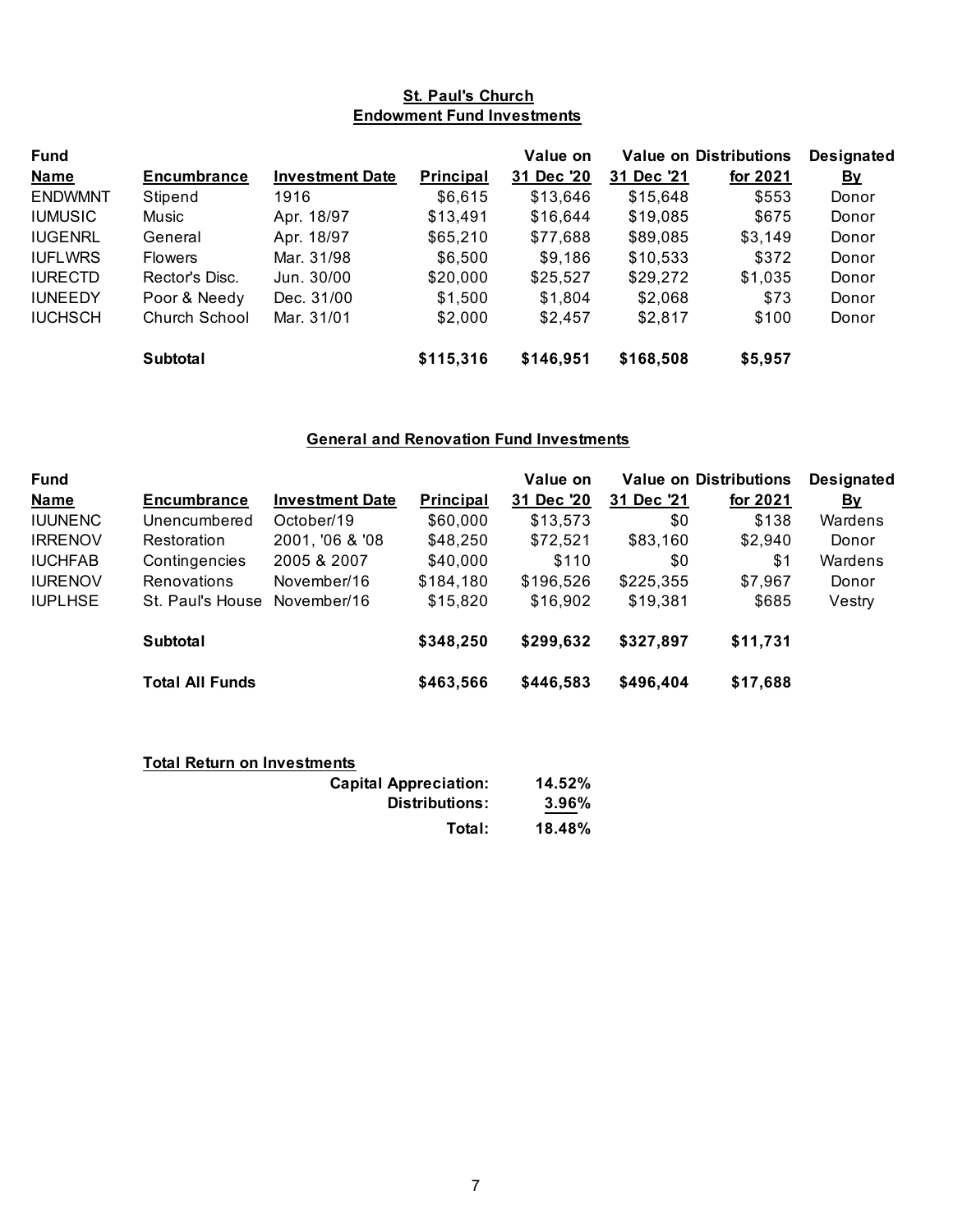### 1. CORPORATE PROFILE

The parish was established in 1836 in the Diocese of Toronto, as part of the world-wide Anglican Communion. It is a registered Canadian charitable organization providing religious and philanthropic services to Lindsay and the community at large.

### 2. SIGNIFICANT ACCOUNTING POLICIES

a. Cash Reporting

Financial records are kept on the "cash" basis. Entries are made as cash is received or disbursed. Accruals are not usually made, although records are as current as possible.

#### b. Investments

Investments are recorded at current value, as of year-end. Earnings from such investments are recognized as received.

#### c. Capitalization

The church, hall and rectory are recorded at their appraised value. Furniture, equipment, fixtures and betterments are expensed when acquired.

### 3. RENTAL PROPERTIES (OTHER THAN CHURCH)

The accounting for each rental property income is presented as one net income line per property. Also see Note 19.

### 4. SALARIES/CONTRACTOR COSTS

This line summarizes the cost of all regular salaried and hourly staff, including those who are paid via contract.

### 5. CASH RESOURCES

Cash resources refers to cash and all cash equivalents (i.e. Gift Cards)

### 6. TRUST FUND/GIC WITHDRAWAL (DEPOSIT)

In February 2021 we redeemed \$15,040 from the Consolidated Trust Fund (CTF) of the Diocese of Toronto to help compensate for our budgeted 2021 deficit. This redemption was the last of the general/undesignated CTF funds.

7. CASH

| Available funds at year-end are comprised as follows: | 2020       | <u> 2021</u> |
|-------------------------------------------------------|------------|--------------|
| Petty Cash                                            | 100        | 100          |
| On deposit at TD Bank & PayPal                        | 35,230     | 54,222       |
| <b>TOTAL</b>                                          | \$35,330   | \$54,322     |
| <b>Cash for General Purposes</b>                      | 28,058     | 44,438       |
| Cash for Restricted Purposes - Designated             | 7,072      | 8,604        |
| Cash for Restricted Purposes - Endowment              | <b>200</b> | 1,280        |
| TOTAL.                                                | \$35,330   | \$54,322     |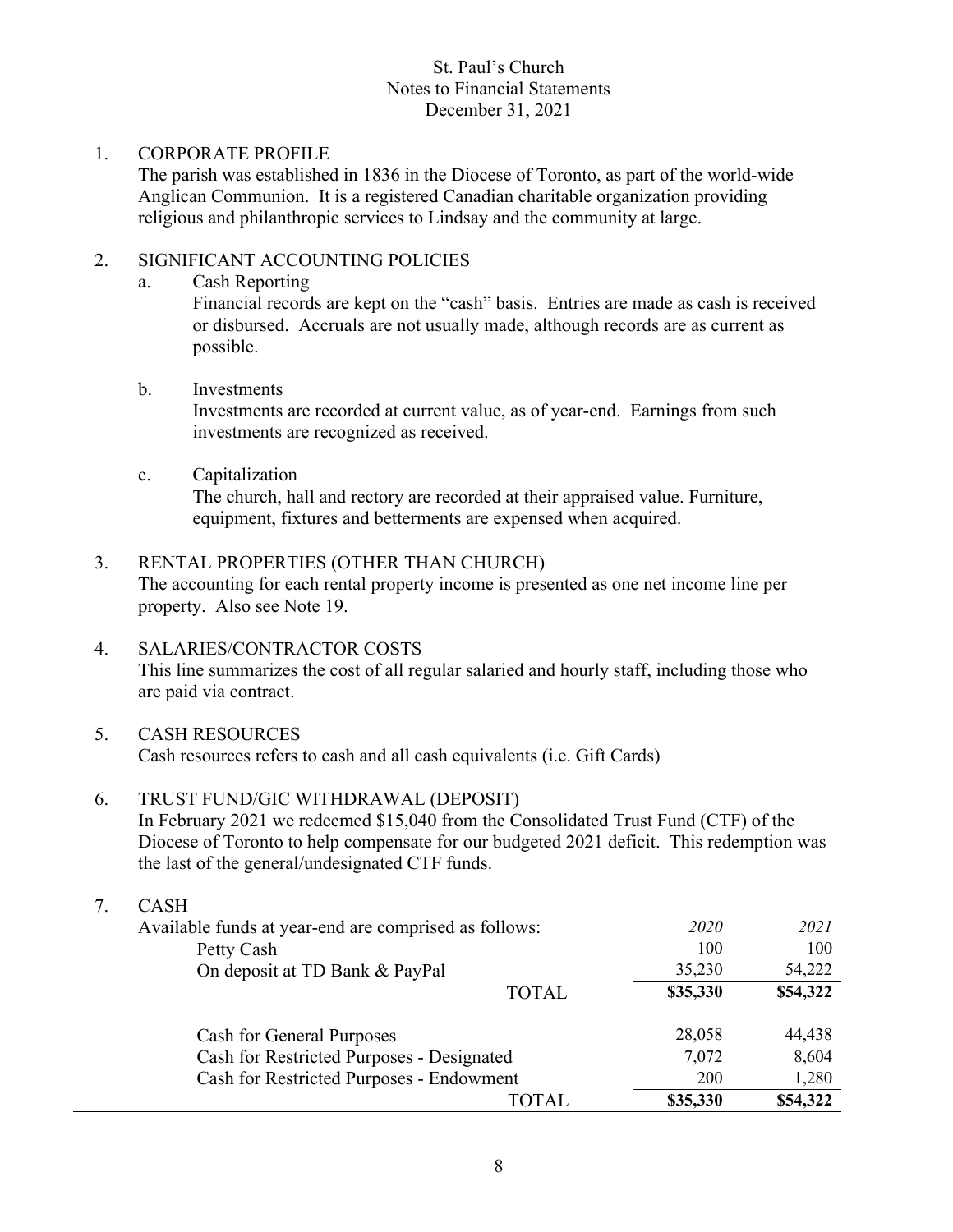8. GIFT CARDS Gift cards are valued at face value.

# 9. SALES TAX RECEIVABLE

Charitable institutions can claim back 50% of the federal portion of HST expended on purchases and 82% of the provincial portion. Refunds are recorded when receivable.

# 10. LONG TERM INVESTMENTS

St. Paul's investments are held in the Consolidated Trust Fund (CTF) of the Diocese of Toronto. The sources of these investments are categorized as follows:

|                                     |                                  | 2020                                                                                                                                              | 2021                           |
|-------------------------------------|----------------------------------|---------------------------------------------------------------------------------------------------------------------------------------------------|--------------------------------|
| <b>Endowment Fund</b>               |                                  | \$150,808                                                                                                                                         | \$168,508                      |
| General Fund                        |                                  | 15,040                                                                                                                                            | $\theta$                       |
| <b>Renovation Fund</b>              |                                  | 293,455                                                                                                                                           | 327,896                        |
|                                     | <b>TOTAL</b>                     | \$459,303                                                                                                                                         | \$496,404                      |
| <b>REAL ESTATE</b>                  |                                  |                                                                                                                                                   | Appraised<br>Value             |
|                                     |                                  |                                                                                                                                                   |                                |
|                                     |                                  |                                                                                                                                                   | \$5,645,000                    |
|                                     |                                  |                                                                                                                                                   | 281,088                        |
|                                     | Subtotal                         |                                                                                                                                                   | 5,926,088                      |
|                                     |                                  | Assessed                                                                                                                                          | Cost                           |
|                                     |                                  |                                                                                                                                                   |                                |
|                                     |                                  |                                                                                                                                                   | 65,491                         |
| 34/36 Glenelg Street West – at cost |                                  | 180,250                                                                                                                                           | 91,725                         |
| 38 Glenelg Street West – at cost    |                                  | 144,750                                                                                                                                           | 49,668                         |
| 40 Glenelg Street West – at cost    |                                  | 42,970                                                                                                                                            | 85,720                         |
|                                     | 32 Glenelg Street West – at cost | Property owned by St. Paul's is valued diversely:<br>Church and parish hall $-$ at appraised value<br>41 Russell Street West – at appraised value | <i>Value</i> (2019)<br>184,000 |

The appraisal of the church and parish hall was made in 2009 by Stry Appraisals International Ltd. The former rectory was appraised in 2003. The residence at 40 Glenelg was demolished in 2009.

# 12. DEFERRED INCOME

Deferred Income is our future profit (the difference between purchase price and face value) for Gift Cards that we have purchased but not yet sold or used for church purposes.

# 13. APPRAISAL SURPLUS

This amount represents the growth in our investment capital due to the appreciation of the units we own in the Consolidated Trust Fund (CTF) of the Diocese of Toronto. In previous years, we carried the value of our investments "at cost" on our balance sheet but as of 2017 we will carry them at actual value.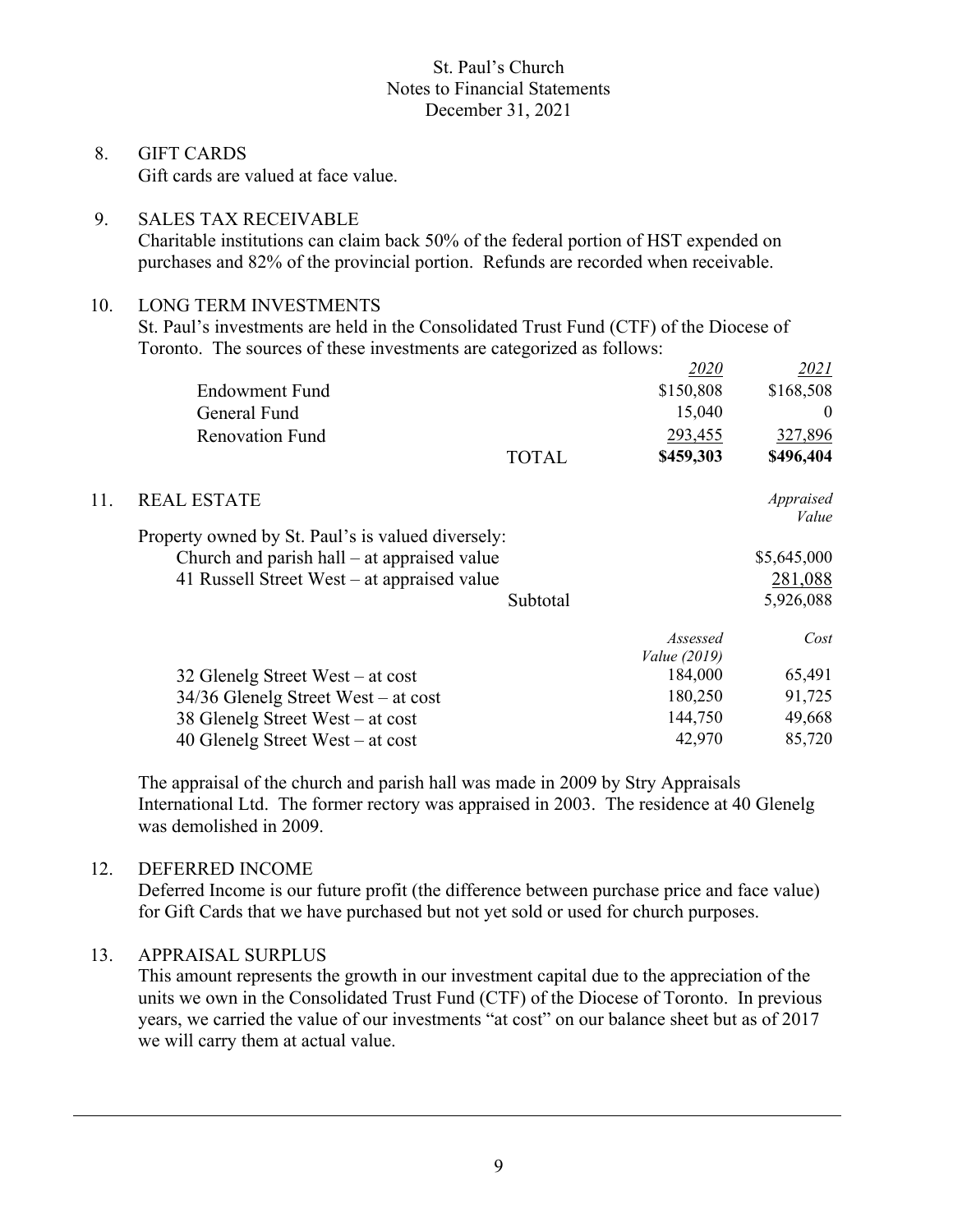### 14. DESIGNATED GIVINGS

Designated Givings is money donated for specific causes. For proper tracking and to potentially reduce our Diocesan Allotment, the following accounts are now part of Designated Givings as of 2021:

- 4070 Givings for Youth
- 4100 Outreach
- 4120 Chancel and Flower Donations
- 4160 Designated for Renovation

### 15. BEQUESTS

Bequests are not normally budgeted for unless we are aware of a pending bequest. In 2020, we received a budgeted bequest of \$17,000 from the Estate of Lois Brennan. In 2021, we received and unbudgeted bequest of \$15,463 from the Estate of Dan Carley.

# 16. MEMORIAL GIFTS

Memorial Gifts are donations made in memory of a loved one.

### 17. INTEREST

Interest earned and received from outstanding HST refunds. Our T.D. Canada Trust bank accounts pay no interest.

### 18. ENDOWMENT INTEREST

Endowment interest is the distribution earned from our investments in the Consolidated Trust Fund (CTF) of the Diocese of Toronto.

### 19. PROPERTY INCOME

Each line represents the net income (i.e. rental income minus expenses) for an individual property. Major repairs (for the rental houses only) are tracked separately in account #4263.

# 20. PARKING LOT FEES

These fees are collected from anyone using our parking lot for non-church related parking. Valu-Mart was previously our largest parking customer but will no longer be using or paying for parking as of mid-2021.

### 21. GRAPEVINE

This is a net account that includes advertising revenues as well as all expenses associated with printing, publishing and distributing "The Grapevine" newsletter.

### 22. SHOPPING CARD INCOME

Shopping card income is the commission we earn on sales of assorted shopping/gift cards and includes generously donated cashback from card stock purchases.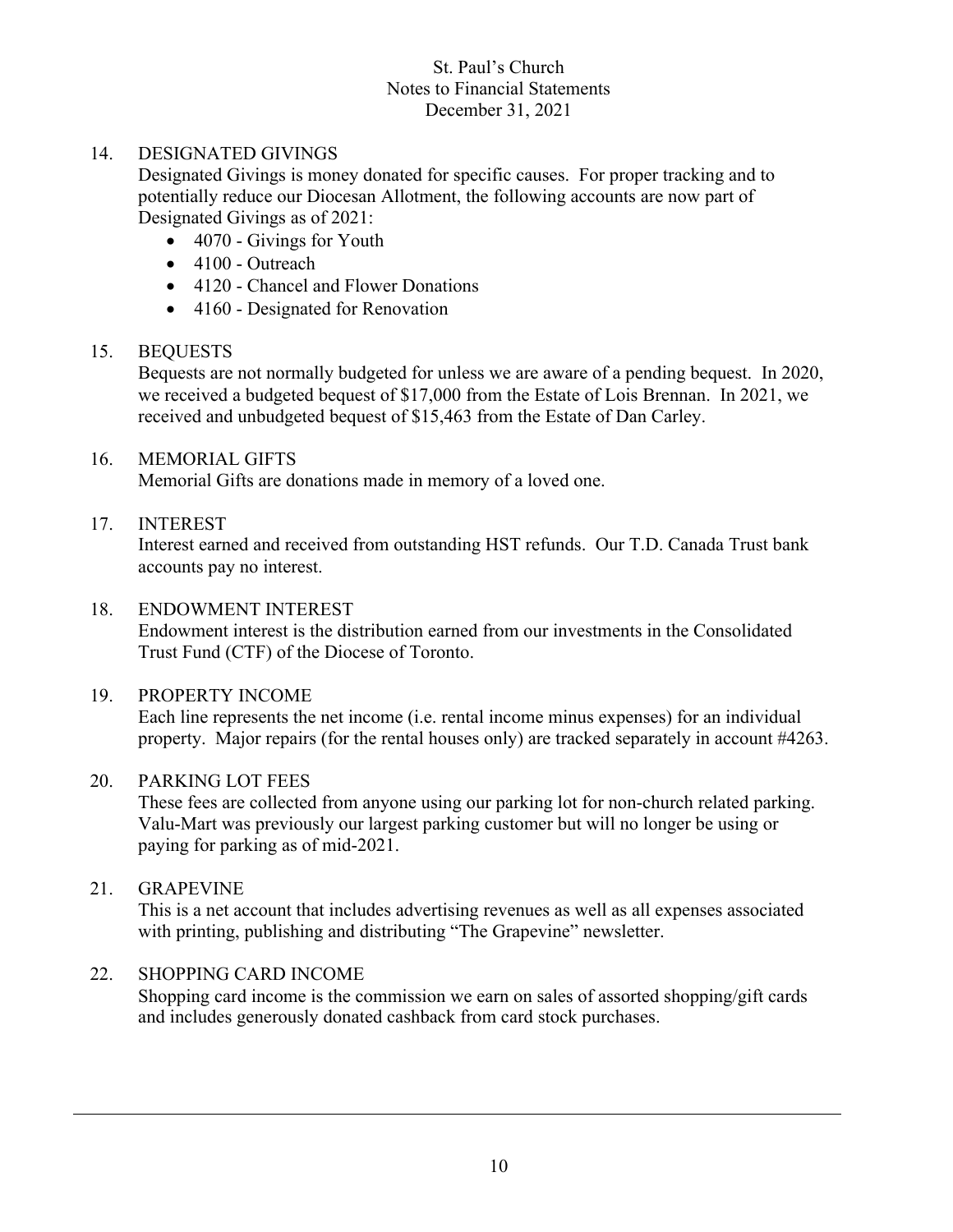#### 23. DIOCESAN/AREA GRANTS

In 2021, St. Paul's received one grant, from Area Council: \$500 "Love Thy Neighbour". In 2022 we are expecting to receive the same grant as well as a subsidy equal to one month's Diocesan Allotment payment. Also see Note 32.

#### 24. CANADA EMERGENCY WAGE SUPPLEMENT (CEWS) SUBSIDY

As of mid-March 2020, St. Paul's was able to submit biweekly claims under the Federal Government's CEWS program. This program has now ended, as of October, 2021.

#### 25. CLERGY COSTS

Clergy costs include all stipends, allowances, benefit costs, travel expenses and vacation coverage expenses for our Incumbent and guest clergy. As of May 1, our Priest-in-Charge Canon Gloria left us to make way for our current Incumbent, Reverend Bonnie.

# 26. STAFF/CONTRACTOR COSTS

Staff costs include all wages, benefit costs and contract costs for all non-clergy staff and contractors.

#### 27. ORGAN & PIANO MAINTENANCE

In 2019, \$18,000 (+ HST) was spent on organ repairs. There remains an additional \$9,000 (+ HST) of work that was budgeted for 2020 but never took place. This work has now been deferred indefinitely.

### 28. YOUTH PROGRAM

Youth program includes all costs for our youth group, with the exception of Youth Leader wages.

### 29. CHOSEN CHARITIES

Four times a year the Outreach Committee sends a donation to a local charity, a national charity and an international charity. As of 2021, this account became part of Designated Gifts Expense.

### 30. OUTREACH INITIATIVES

This account pays for the Christmas and Easter programs for the students at King Albert School, the Long-Term Care service and any costs associated with the Lay Pastoral Visitors. Rector's Discretionary spending may also be expensed here.

### 31. DESIGNATED GIFTS EXPENSE

All income received as Designated Givings (see income account #4110, under Offerings) is recorded here when it is spent. A breakdown of Designated Gifts income/expense is provided by the Envelope Secretary in her report to Vestry. Also see Notes 14 and 29.